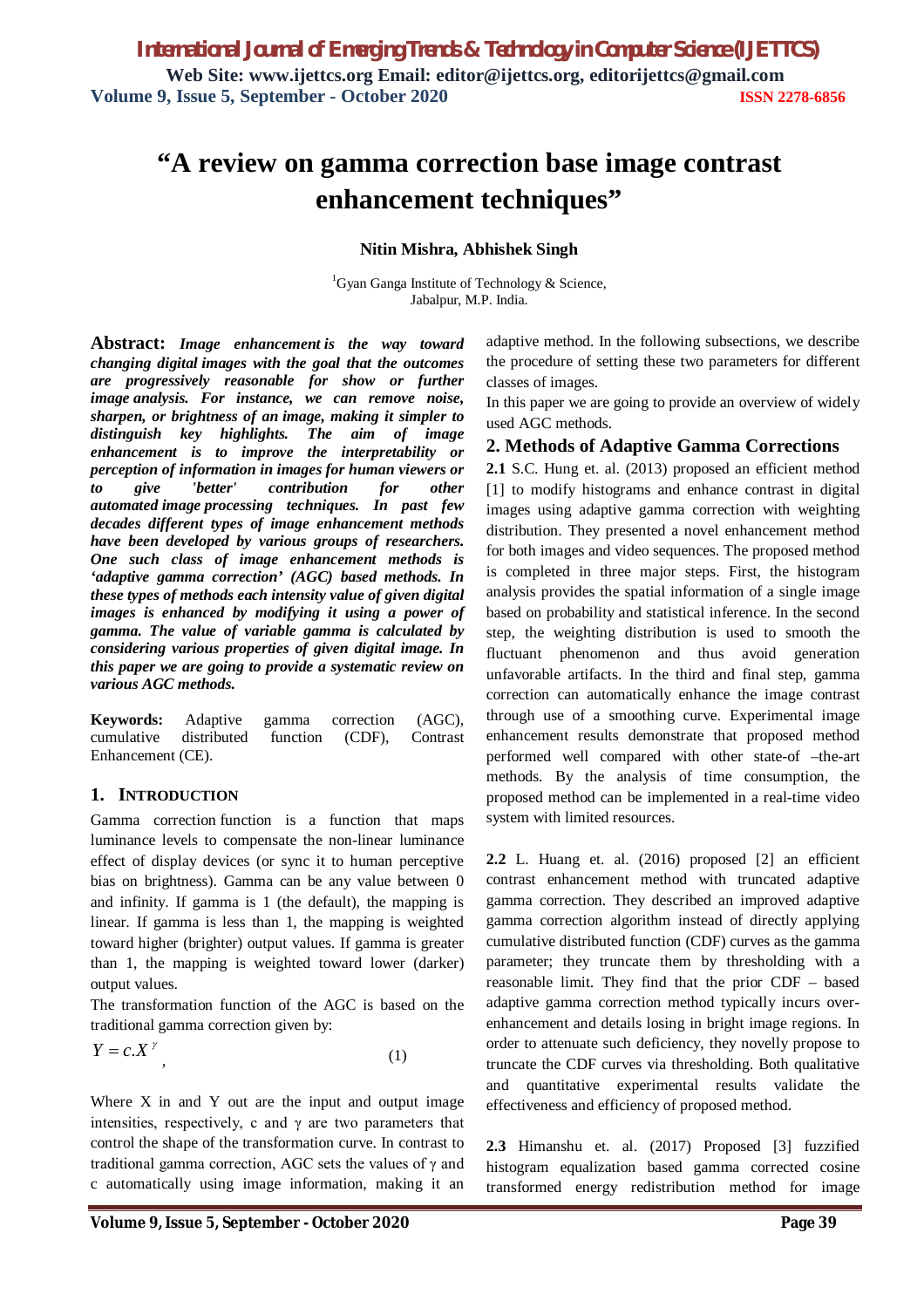## *International Journal of Emerging Trends & Technology in Computer Science (IJETTCS)* **Web Site: www.ijettcs.org Email: editor@ijettcs.org, editorijettcs@gmail.com Volume 9, Issue 5, September - October 2020 ISSN 2278-6856**

enhancement. In this method fuzzy based technique used for digital image enhancement in histogram domain following cosine transformed domain. Fuzzified histogram redistribution is sigmodial membership function so its cumulative distribution can be used for gamma value set evaluation. The main objective is to enhance the visual appearance both from the machine vision as well as human vision perspective.

**2.4** Himanshu et. al. (2018) presented [4] piecewise gamma corrected optimally framed grumwald-letnikov fractional differential masking for satellite image enhancement algorithm. It is used for qualify enhancement of dark images. In this parallel band processing generally required for multiband images, but for enhancement of color images Hue saturation-Intensity (HSI) model used. The color image enhancement can be done by processing only the luminance intensity channel. Nature inspired and mathematically hybridized well-framed levy-flight firefly algorithm (LFA) is used for optimal solution.

**2.5** Rangu et. al. (2018) present [5] homomorphically rectified Tile –wise equalized adaptive gamma correction method for histo-pathological color image enhancement with primary aim for quality improvement of histopathology slides images along with proper luminance restoration and color correction. The non- iterative and adaptive behavior of the proposed approach fascinates a lot and similar kind of strategy can be further explored for another image domain and also for avoiding the display artifacts.

**2.6** P.S. Reddy et. al. (2018) presents an advanced [6] retional fundus image enhancement method by employing an efficiently modified and biologically inspired levyflight firetly optimizer in association with a novel optimally weighted piecewise gamma corrected energy redistributed dominant orientation based texture histogram equalization framework for imparting overall quality improvement of retinal fundus images. In this method, the piecewise gamma correction is optimally associated with energy redistributed texture orientation dominance framework for transmitting intensity as well as for the texture based quality enhancement approach and is employed for optimal enhancement of dark images. The dominant texture – orientation based equalization when associated with the recently proposed piecewise gamma corrected weighted summation framework, yields highly appreciable results when intuitively governed by highly efficient exploration.

**2.7** R. Silpasai et. al. (2019) proposed [7] an optimal quality enhancement approach for haematoxlin and cosin

stained histopathology images. They introduced an optimally weighted framework for achieved objective. They also introduced Gaussian filter to impart the associated unsharp masking. The fitness function is used more information by minimizing more and more information by minimizing the count of over-ranged pixels. Various performance metrics like brightness, global contrast, average local contrast, spatial frequency and mean gradient are evaluated and they underline the superiority of the proposed image enhancement approach when compared with respect to various already existing methods.

**2.8** P.S. Reddy et. al. (2019) proposed [8] an optional approach for the enhancement of textural images. They also introduced an optimally weighted framework for achieve the objective. The objective of their work is to make Gamma corrected fusion framework of dominant orientation and edge based texture histogram equalization for image enhancement. They suggest evolutionary algorithm based optimally weighed framework for this collective contribution and desired adaptive textural improvement framed for the excellence it is compared with already existing methods in terms of metrics like brightness global contrast average local contrast spatial frequency and mean gradient. Both of the quantitative as well as qualitative results underline the outperformance of the proposed approach.

**2.9** Anurag et. al. (2019) presented [9] fusion-based image enhancement framework by harvesting the swarm intelligence of Levy Firefly optimizer. The objective is Piecewise gamma corrected weighted framework for fuzzified dynamic intensity equalization for optimal image enhancement. They presented comparative experimentation with quantitative analysis based on various quality assessment metrics such as brightness (mean-intensity), contrast (variance), discrete entropy (information content), sharpness (mean gradient) and colorfulness of the image. The fuzzified histogram and corresponding equalization, leads to the re-allocation of pixel-intensities in an efficient manner. The inclusion of piece-wise gamma correction leads to overall quality improvement. The over ranges intensity levels are reduced by the penalty term inclusion in the entropy dependent fitness function. Thus, the constructive amalgamation of gamma-compressed, gammaexpanded and fuzzy-equalized channel is attained through an evolutionary approach. This final leads to the desired image quality enhancement.

**2.10** G. Cao et. al. (2017) proposed [10] Contrast enhancement of brightness-distorted images by improved Adaptive gamma correction (AGC). AGC deals well with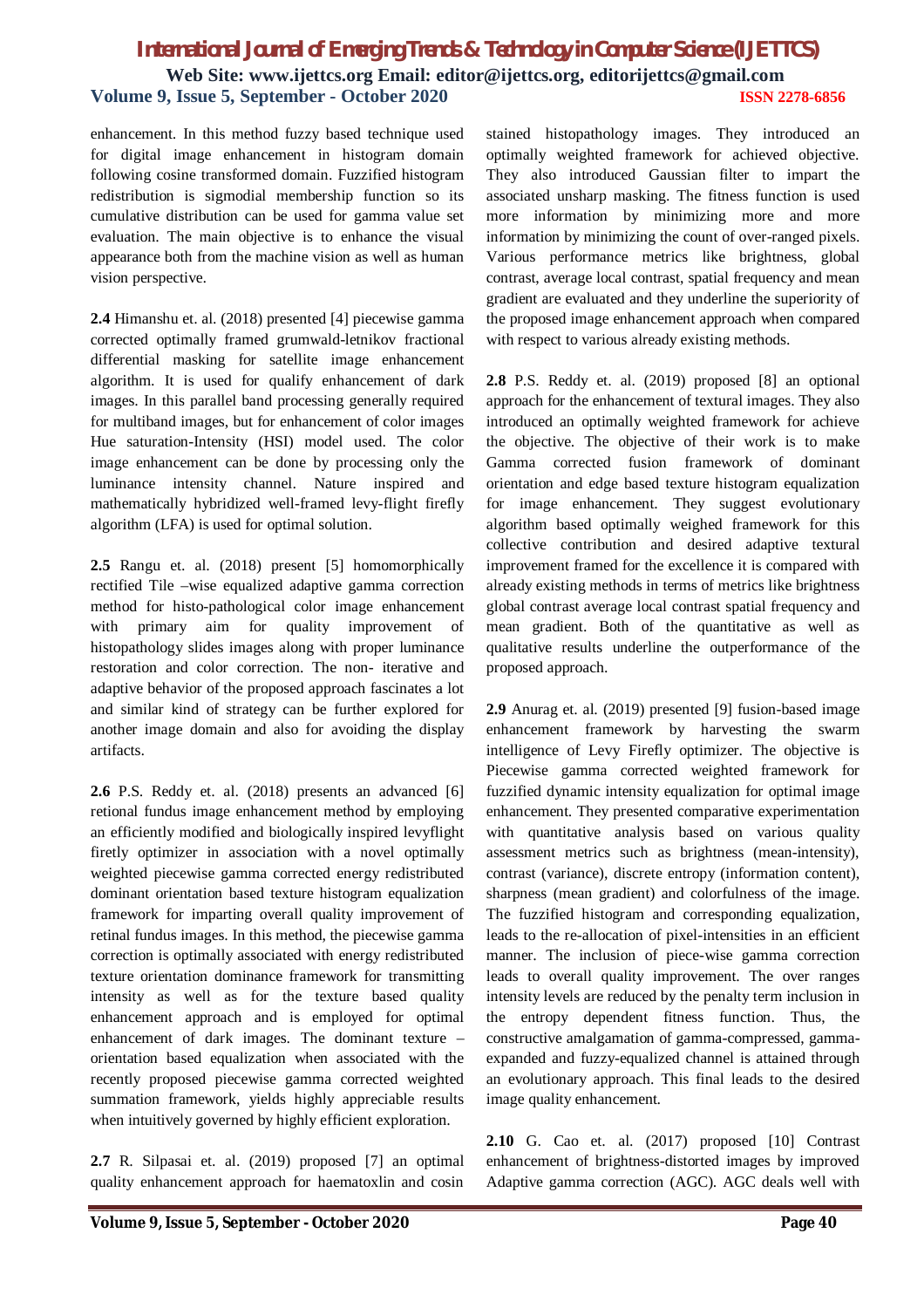## *International Journal of Emerging Trends & Technology in Computer Science (IJETTCS)* **Web Site: www.ijettcs.org Email: editor@ijettcs.org, editorijettcs@gmail.com Volume 9, Issue 5, September - October 2020 ISSN 2278-6856**

most dimmed images, but fails for globally bright images and the dimmed images with local bright regions. However, such two categories of brightness – distorted images are universal in real scenarios, such as those incurred by improper exposure and white objects, such deficiencies eliminated by this method. The novel strategy of negative images is used to realize CE of the bright images, and the gamma correction modulated by truncated cumulative distribution function (CDF) is employed to enhance the dimmed ones. As such, local over enhancement and structure distortion can be alleviated effectively.

They focus on the CE of brightness – distorted images which own a relatively high or low global intensity. The existing AGC techniques are revisited and improved formally. They find that such methods are incapable to be directly used to enhance globally bright images, and the image structure in local bright regions may be lost in enhancing dimmed images. In order to attenuate such deficiencies, they propose an improved AGC method by integrating the strategies of negative images and CDF truncation. Substantial test results verify the effectiveness and efficiency of their proposed method in enhancing both dimmed and bright types of contrast – distorted images.

They proposed CE schemes focus on the CE of two types of brightness – distorted images, i.e., the dimmed and the bright ones. The input images is judged as dimmed if  $t$  < -Ut, and bright if  $t > Ut$ , where Ut is the threshold used for distinguishing brightness- distorted images from normal ones. In terms of the identified image types of bright and dimmed, the AGC based on negative image and CDF truncation are applied respectively for achieving contrast improvement and brightness restoration.

Both bright and dimmed contrast – distorted images are collected as input test images which could be simulated on direct camera- outputs .Without loss of generality, the bright and dimed input images are simulated by respectively applying the gamma correction. Performance comparison tests are also conducted. Currently, the performance assessment of CE algorithms is still a challenge task. In order to keep consistency with prior works and apply the latest research achievements, the metrics Expected Measurement of Enhancement by Gradient (EMEG), Gradient Magnitude Similarity Deviation (GMSD) and Patch- based Contrast Quality Index (PCQI) are simultaneously used as objective assessment of CE algorithms. A good CE method should achieve a balance between contrast improvement and image distortion. Less distortion should be incurred while more contrast improvement is gained. In terms of such view

point, their proposed method should achieve the comparative results.

Low computational complexity is also required by a good CE algorithm. They also evaluate the algorithm complexity of their proposed method. A new effective and efficient image contrast enhancement method is proposed based on an improved adaptive gamma correction. The methodology of negative images is used to enhance the contrast of bright images. CDF truncation is proposed to reconstruct the intensity sensitive adaptive gamma for improving the enhancement effects on dimmed images. Extensive qualitative and quantitative experiments show that their proposed scheme achieves better or comparative enhancement effects than previous techniques. The contrast of both bright and dimmed input images is enhanced effectively and efficiently without incurring annoying artifacts.



**Fig 1: Flow chart [10] of Contrast enhancement of brightnessdistorted images by improved adaptive gamma correction technique.**

#### **3. Tabular Summary**

In this section we have performed a tabular comparison of all the methods discussed so far. This comparison is mainly performed to summarize the pros and cons of the various AGC based method.

**Tabular 1 Summary of Work**

| S.No           | Method Name               | Author-      | Pros                       | Cons                   |  |  |
|----------------|---------------------------|--------------|----------------------------|------------------------|--|--|
|                |                           | Year         |                            |                        |  |  |
| $\mathbf{1}$   | <b>Efficient Contrast</b> | S.C.         | Two-                       | Invalid<br>$_{\rm on}$ |  |  |
|                | Enhancement               | Huang        | dimensional                | bright region          |  |  |
|                | Using Adaptive            | et.al.       | $(2-D)$                    | of image for           |  |  |
|                | Gamma                     | (2013)       | histogram<br>$\frac{1}{1}$ | contrast               |  |  |
|                | Correction with           |              | used.                      | enhancement.           |  |  |
|                | Weighting                 |              | Gaussian                   |                        |  |  |
|                | <b>Distribution</b>       |              | mixture model              |                        |  |  |
|                |                           |              | (GMM)<br>can               |                        |  |  |
|                |                           |              | also be used.              |                        |  |  |
| $\overline{2}$ | Efficient Contrast        | $\mathbf{L}$ | of<br>Contrast             | Image                  |  |  |
|                | Enhancement               | Huang        | input dimmed               | structure<br>in        |  |  |
|                | with<br>Truncated         | and          | images could               | local bright           |  |  |
|                | Adaptive Gamma            | Gang         | be improved                | regions may            |  |  |
|                | Correction                | Cao          | without losing             | lost<br>be<br>in       |  |  |
|                |                           | (2016)       | details<br>in              | enhancing              |  |  |
|                |                           |              | bright regions.            | dimmed                 |  |  |
|                |                           |              |                            | images.                |  |  |
| 3              | Contrast                  | Cao<br>G     | Local<br>over              | Contrast               |  |  |
|                | of<br>enhancement         | al.<br>et.   | enhancement                | enhancement            |  |  |
|                | brightness-               | (2017)       | and<br>structure           | limiting<br>to         |  |  |
|                | distorted<br>images       |              | distortion can             | dimmed and             |  |  |
|                | by<br>improved            |              | alleviated<br>be           | bright images          |  |  |
|                | adaptive<br>gamma         |              | effectively.               | only.                  |  |  |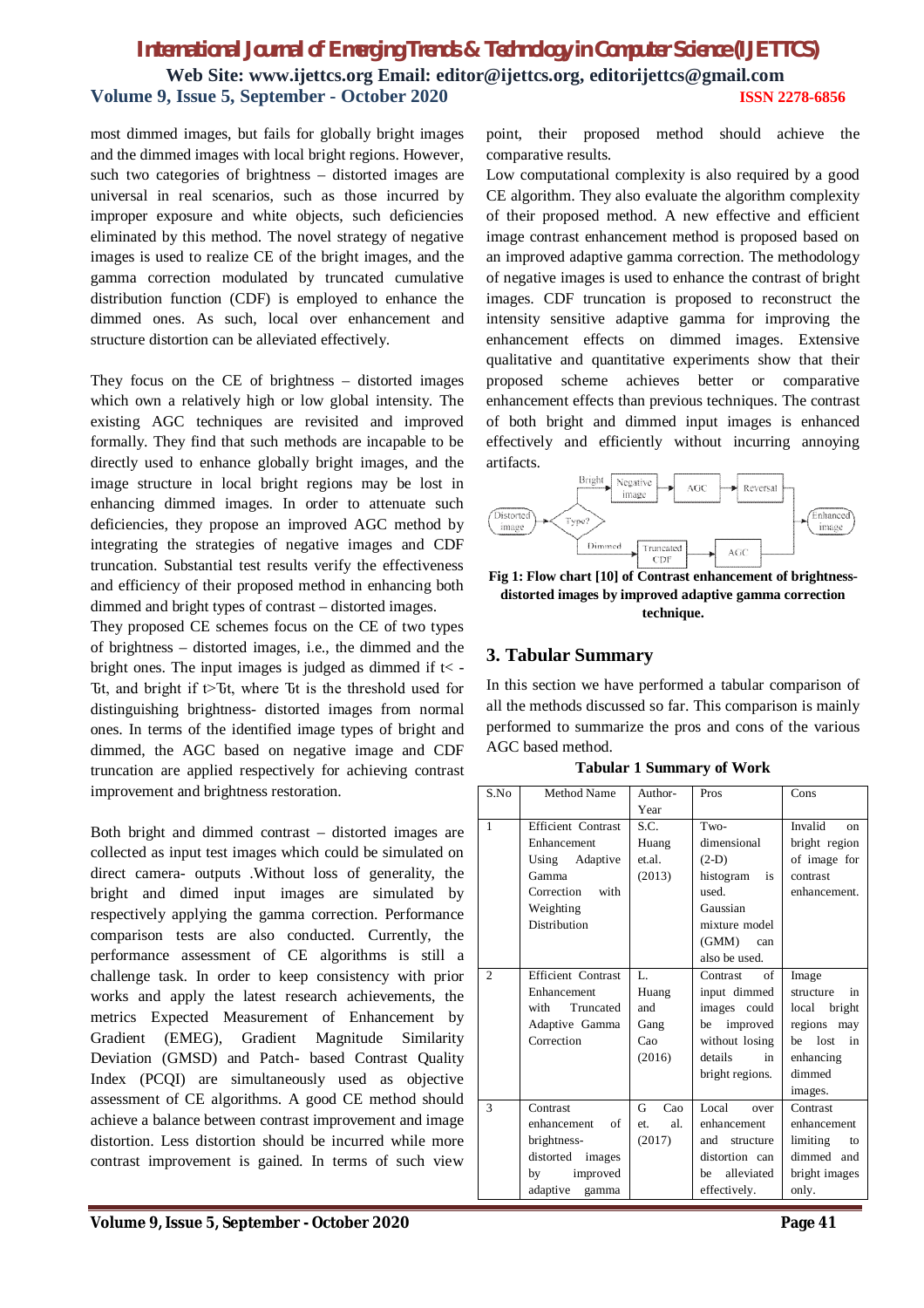## *International Journal of Emerging Trends & Technology in Computer Science (IJETTCS)*

**Web Site: www.ijettcs.org Email: editor@ijettcs.org, editorijettcs@gmail.com Volume 9, Issue 5, September - October 2020 ISSN 2278-6856**

|                | correction                         |            |                                |                       |                                                                                                                                                                                                                                                          |                                                    |                     | equalization                  |                     |  |
|----------------|------------------------------------|------------|--------------------------------|-----------------------|----------------------------------------------------------------------------------------------------------------------------------------------------------------------------------------------------------------------------------------------------------|----------------------------------------------------|---------------------|-------------------------------|---------------------|--|
| $\overline{4}$ | Fuzzified                          | H. Singh   | A multi-level                  | We<br>are             |                                                                                                                                                                                                                                                          |                                                    |                     | framework for                 |                     |  |
|                | Histogram                          | et.<br>al. | intelligence                   | unable<br>to          |                                                                                                                                                                                                                                                          |                                                    |                     | imparting                     |                     |  |
|                | Equalization                       | (2017)     | based<br>non-                  | find any cons         |                                                                                                                                                                                                                                                          |                                                    |                     | overall quality               |                     |  |
|                | Gamma<br>based<br>Corrected Cosine |            | iterative                      | this<br>of<br>method. |                                                                                                                                                                                                                                                          |                                                    |                     | improvement<br>of<br>retinal  |                     |  |
|                | Transformed                        |            | framework is<br>proposed for   |                       |                                                                                                                                                                                                                                                          |                                                    |                     | fundus                        |                     |  |
|                | Energy                             |            | local quality                  |                       |                                                                                                                                                                                                                                                          |                                                    |                     | images.                       |                     |  |
|                | Redistribution for                 |            | enhancement                    |                       | 8                                                                                                                                                                                                                                                        | Optimal Gamma                                      | R.                  | An<br>optimal                 | We<br>are           |  |
|                | Image                              |            | of<br>weekly                   |                       |                                                                                                                                                                                                                                                          | Correction Based                                   | Silpasai            | quality                       | unable<br>to        |  |
|                | Enhancement                        |            | illuminated                    |                       |                                                                                                                                                                                                                                                          | Gaussian Unsharp                                   | et.<br>al.          | enhancement                   | find any cons       |  |
|                |                                    |            | poorly                         |                       |                                                                                                                                                                                                                                                          | Masking                                            | (2019)              | approach<br>is                | of<br>this          |  |
|                |                                    |            | acquired                       |                       |                                                                                                                                                                                                                                                          | Framework<br>for                                   |                     | proposed<br>for               | method.             |  |
|                |                                    |            | images.                        |                       |                                                                                                                                                                                                                                                          | Enhancement<br>of                                  |                     | Haematoxylin                  |                     |  |
| 5              | Piecewise Gamma                    | H. Singh   | Proposed                       | Proposed              |                                                                                                                                                                                                                                                          | Histopathological                                  |                     | and<br>Eosin                  |                     |  |
|                | Corrected                          | et.<br>al. | method                         | approach is           |                                                                                                                                                                                                                                                          | Images                                             |                     | stained                       |                     |  |
|                | <b>Optimally Framed</b>            | (2018)     | presented for                  | some-how              |                                                                                                                                                                                                                                                          |                                                    |                     | histopathology                |                     |  |
|                | Grumwald-                          |            | quality                        | iterative.            |                                                                                                                                                                                                                                                          |                                                    |                     | images.                       |                     |  |
|                | Letnikov                           |            | enhancement                    |                       | 9                                                                                                                                                                                                                                                        | Gamma Corrected                                    | P.S.                | An<br>optimal                 | We<br>are           |  |
|                | Fractional                         |            | of<br>densely                  |                       |                                                                                                                                                                                                                                                          | Fusion                                             | Reddy               | approach<br>is                | unable<br>to        |  |
|                | Differential                       |            | textured,                      |                       |                                                                                                                                                                                                                                                          | of<br>Framework                                    | al.<br>et.          | proposed<br>for               | find any cons       |  |
|                | Masking<br>for                     |            | remotely<br>sensed             |                       |                                                                                                                                                                                                                                                          | Dominant                                           | (2019)              | the                           | of<br>this          |  |
|                | Satellite<br>Image<br>Enhancement  |            | dark<br>satellite              |                       |                                                                                                                                                                                                                                                          | Orientation<br>and<br>Edge<br>based                |                     | enhancement<br>of<br>textural | method.             |  |
|                |                                    |            | images.                        |                       |                                                                                                                                                                                                                                                          | Textural                                           |                     | images.<br>An                 |                     |  |
| 6              | Homomorphically                    | R.         | efficient<br>An                | We<br>are             |                                                                                                                                                                                                                                                          | Histogram                                          |                     | optimally                     |                     |  |
|                | Rectified Tile -                   | Silpasai   | approach for                   | unable<br>to          |                                                                                                                                                                                                                                                          | Equalization<br>for                                |                     | weighted                      |                     |  |
|                | wise<br>Equalized                  | al.<br>et. | quality                        | find any cons         |                                                                                                                                                                                                                                                          | Image                                              |                     | framework                     |                     |  |
|                | Adaptive-Gamma                     | (2018)     | improvement                    | of<br>this            |                                                                                                                                                                                                                                                          | Enhancement                                        |                     | introduced for                |                     |  |
|                | Correction<br>for                  |            | of                             | method.               |                                                                                                                                                                                                                                                          |                                                    |                     | the                           |                     |  |
|                | Histopathological                  |            | histopathology                 |                       |                                                                                                                                                                                                                                                          |                                                    |                     | improvement                   |                     |  |
|                | Color<br>Image                     |            | slides' images                 |                       |                                                                                                                                                                                                                                                          |                                                    |                     | of textural and               |                     |  |
|                | Enhancement                        |            | suggested,<br>is               |                       |                                                                                                                                                                                                                                                          |                                                    |                     | illumination                  |                     |  |
|                |                                    |            | along<br>with                  |                       |                                                                                                                                                                                                                                                          |                                                    |                     | based features                |                     |  |
|                |                                    |            | proper                         |                       |                                                                                                                                                                                                                                                          |                                                    |                     | of the images.                |                     |  |
|                |                                    |            | luminance                      |                       | 10                                                                                                                                                                                                                                                       | Piecewise Gamma                                    | А.                  | A new fusion                  | We<br>are<br>unable |  |
|                |                                    |            | restoration<br>and<br>color-   |                       |                                                                                                                                                                                                                                                          | Corrected<br>Weighted                              | Kumar<br>et.<br>al. | based image<br>enhancement    | to<br>find any cons |  |
|                |                                    |            | correction.                    |                       |                                                                                                                                                                                                                                                          | Framework<br>for                                   | (2019)              | framework is                  | of<br>this          |  |
| 7              | Retinal<br>Fundus                  | P.S.       | An<br>advanced                 | The approach          |                                                                                                                                                                                                                                                          | Fuzzified                                          |                     | proposed<br>by                | method.             |  |
|                | Image                              | Reddy      | retinal fundus                 | is some-how           |                                                                                                                                                                                                                                                          | Dynamic Intensity                                  |                     | harvesting the                |                     |  |
|                | Enhancement                        | et.<br>al. | image                          | iterative.            |                                                                                                                                                                                                                                                          | Equalization for                                   |                     | swarm                         |                     |  |
|                | using Piecewise                    | (2018)     | enhancement                    |                       |                                                                                                                                                                                                                                                          | Optimal<br>Image                                   |                     | intelligence of               |                     |  |
|                | Gamma Corrected                    |            | method                         |                       |                                                                                                                                                                                                                                                          | Enhancement                                        |                     | firefly<br>Levy               |                     |  |
|                | Dominant                           |            | proposed<br>by                 |                       |                                                                                                                                                                                                                                                          |                                                    |                     | optimizer.                    |                     |  |
|                | Orientation based                  |            | employing an                   |                       |                                                                                                                                                                                                                                                          |                                                    |                     |                               |                     |  |
|                | Histogram                          |            | efficiently                    |                       | 4. Conclusion<br>In this chapter we have performed a systematic review of<br>various AGC based methods. Initially we have discussed<br>the concept of AGC method. Next we have provided a brief<br>review of various AGC based digital image enhancement |                                                    |                     |                               |                     |  |
|                | Equalization                       |            | modified and                   |                       |                                                                                                                                                                                                                                                          |                                                    |                     |                               |                     |  |
|                |                                    |            | biologically<br>inspired levy- |                       |                                                                                                                                                                                                                                                          |                                                    |                     |                               |                     |  |
|                |                                    |            | flight firefly                 |                       |                                                                                                                                                                                                                                                          |                                                    |                     |                               |                     |  |
|                |                                    |            | optimizer<br>$\sin$            |                       |                                                                                                                                                                                                                                                          |                                                    |                     |                               |                     |  |
|                |                                    |            | association                    |                       |                                                                                                                                                                                                                                                          |                                                    |                     |                               |                     |  |
|                |                                    |            | with a novel                   |                       | methods. After that a tabular comparison of pros and cons<br>of the discussed methods is provided. Through this study<br>we have realized that much work has been done in the field<br>of AGC based digital image processing methods but there           |                                                    |                     |                               |                     |  |
|                |                                    |            | optimally                      |                       |                                                                                                                                                                                                                                                          |                                                    |                     |                               |                     |  |
|                |                                    |            | weighted                       |                       |                                                                                                                                                                                                                                                          |                                                    |                     |                               |                     |  |
|                |                                    |            | piecewise                      |                       |                                                                                                                                                                                                                                                          |                                                    |                     |                               |                     |  |
|                |                                    |            | gamma                          |                       |                                                                                                                                                                                                                                                          |                                                    |                     |                               |                     |  |
|                |                                    |            | corrected                      |                       | is still a need of real time AGC based image enhancement<br>method that can enhance visibility of all types of gray scale                                                                                                                                |                                                    |                     |                               |                     |  |
|                |                                    |            | energy                         |                       |                                                                                                                                                                                                                                                          |                                                    |                     |                               |                     |  |
|                |                                    |            | redistributed                  |                       |                                                                                                                                                                                                                                                          | and color images without distorting color or other |                     |                               |                     |  |
|                |                                    |            | dominant                       |                       |                                                                                                                                                                                                                                                          | meaningful details of the image.                   |                     |                               |                     |  |
|                |                                    |            | orientation<br>based texture   |                       |                                                                                                                                                                                                                                                          |                                                    |                     |                               |                     |  |
|                |                                    |            | histogram                      |                       |                                                                                                                                                                                                                                                          |                                                    |                     |                               |                     |  |
|                |                                    |            |                                |                       |                                                                                                                                                                                                                                                          |                                                    |                     |                               |                     |  |